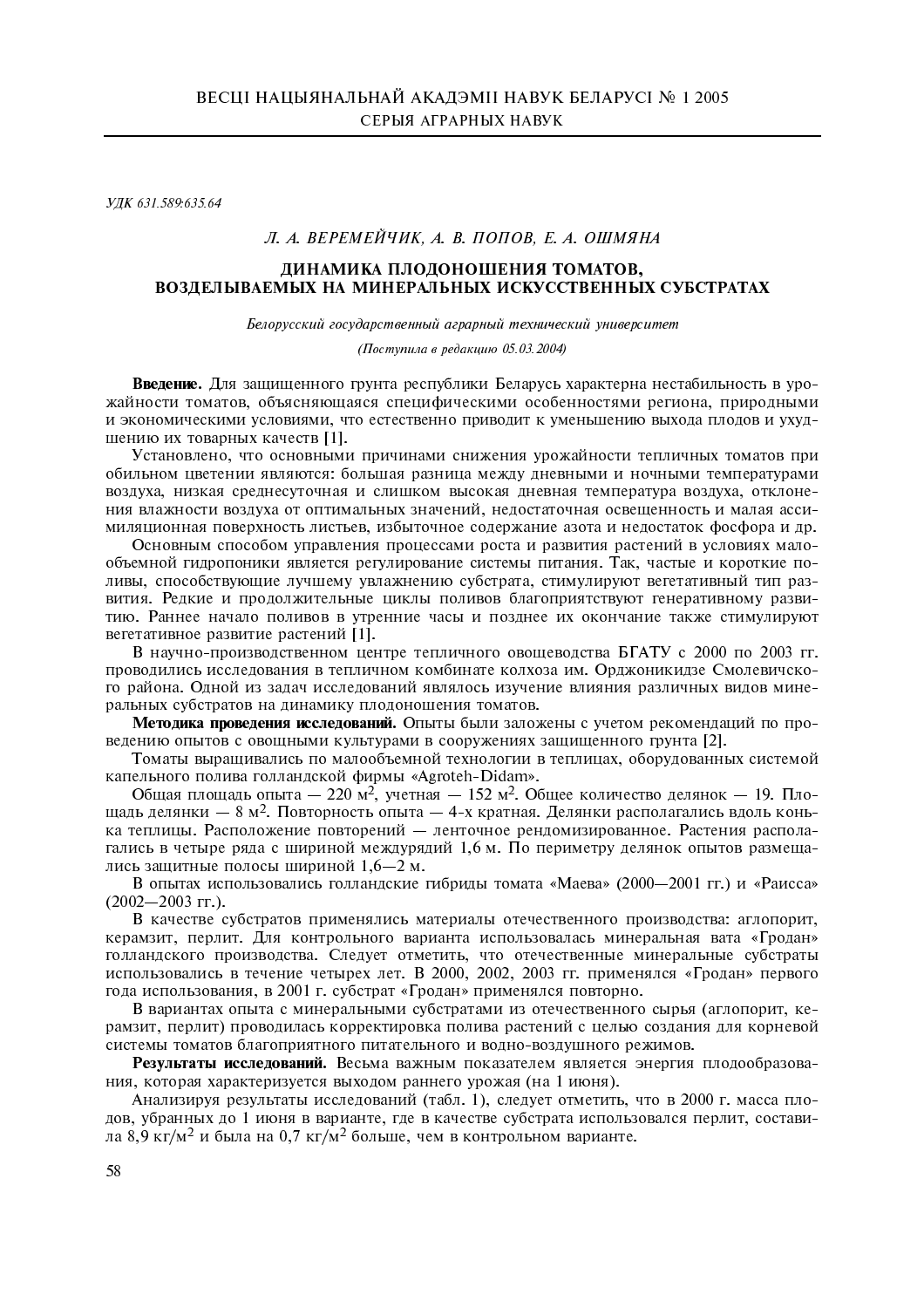| Варианты                                                       |                          | В среднем                      |            |                          |                   |  |
|----------------------------------------------------------------|--------------------------|--------------------------------|------------|--------------------------|-------------------|--|
|                                                                | $2000 r*$                | $2001$ r.                      | $2002$ r.* | $2003 r*$                | за 4 года         |  |
| 11. «Гродан»<br>2. Аглопорит<br>3. Керамзит<br>$ 4. \Pi$ ерлит | 8,2<br>8,1<br>8,0<br>8,9 | 7,8<br>6,9<br>$\cdot$ 1<br>7.8 | ر .<br>7.9 | 5,2<br>C.,<br>5,7<br>6,8 | 7,2<br>7.0<br>7,8 |  |
| $HCP_{05}$                                                     | 0,14                     | 0.16                           | 0.06       | 0,26                     |                   |  |

#### Таблица 1. Формирование ранней урожайности (на 1 июня) на различных видах минеральных субстратов (ТК им. Орджоникидзе 2000-2003 гг.)

\* В опытах 2000, 2002 и 2003 гг. применялся субстрат «Гродан» первого года использования.

Величина ранней урожайности томатов в вариантах с аглопоритом и керамзитом была равной и составила соответственно 8,1 и 8,0 кг/м<sup>2</sup>. В 2001 г. за этот же период вегетации в этих вариантах было собрано на 0,9 и 0,7 кг/м<sup>2</sup> меньше плодов, чем на субстратах «Гродан» и перлит, на которых урожайность томатов была одинаковой и составила по 7,8 кг/м<sup>2</sup>.

По данным 2002 г., одинаковая ранняя урожайность томата получена на субстратах «Гродан», аглопорит и перлит — по 7,9 кг/м<sup>2</sup>, меньшим был этот показатель на керамзите — 7,3 кг/м<sup>2</sup>.

Наименьшей величиной ранней урожайности томатов на изучаемых минеральных субстратах характеризовался 2003 г. Это объясняется поздней посадкой растений по сравнению с предыдущими годами исследований. Причем в варианте с минеральной ватой был получен минимальный урожай - 5,2 кг/м<sup>2</sup>, несмотря на то, что для выращивания растений применялся «Гродан» первого года использования. Наибольшая ранняя урожайность в этот год. также как и в предыдущие, отмечалась на перлите  $-6.8 \text{ кr/m}^2$ .

В среднем за четыре года исследований наиболее высокая ранняя урожайность плодов томатов получена в варианте, где в качестве корнеобитаемой среды использовался перлит -7,8 кг/м<sup>2</sup>. Примерно равной была эта величина на керамзите 7,0 кг/м<sup>2</sup>, аглопорите 7,1 кг/м<sup>2</sup> и «Гродан» 7.2 кг/м<sup>2</sup>.

На основании полученных результатов можно сделать вывод, что использование отечественных материалов (керамзит, аглопорит, перлит) в качестве корнеобитаемых сред для возделывания томатов по малообъемной технологии дает возможность получить ранний урожай не ниже, чем при использовании импортной минеральной ваты «Гродан».

В опытах проводился ежемесячный учет массы собранных плодов от начала плодоношения до конца вегетационного периода растений. Установлено, что поступление продукции в период плодоношения томатов происходило неравномерно и характеризовалось постепенным нарастанием объемов сбора плодов к середине вегетации и их уменьшением к концу сезона.

Характеризуя динамику сбора томатов гибрида «Маева» в среднем за 2000—2001 гг. (рисунок) можно отметить, что в целом за первые четыре месяца плодоношения (апрель-июль), была убрана большая часть урожая. При этом наибольшей продуктивностью за этот период характеризовались растения на субстрате из перлита (19,7 кг/м<sup>2</sup>), тогда как в контрольном варианте их было собрано на 1,5 кг/м<sup>2</sup> меньше. Следует отметить, что пик продуктивности растений отмечался в мае на всех вариантах, сбор томатов за этот месяц превышал 6 кг/м<sup>2</sup>.

Уменьшение солнечной активности, характерное для осенних месяцев, повлияло на формирование урожая томатов, его спал наблюлался уже в августе. Значительное снижение сбора томатов в сравнении с предыдущими месяцами произошло в сентябре особенно с растений, выращиваемых на минеральной вате «Grodan» - было собрано только 2,3 кг/м<sup>2</sup>. В то же время масса плодов томатов с субстратов из перлита и аглопорита составила 2,9 и 2,7 кг/м<sup>2</sup>.

В октябре и ноябре продуктивность томатов в контрольном варианте составила 1,5 и 1,0 кг/м<sup>2</sup> и была наименьшей. Масса плодов, собранных за этот период с растений, выращиваемых на аглопорите, керамзите и перлите была выше и изменялась от 1,3 до 2,5 кг/м<sup>2</sup>.

Динамика поступления продукции в опытах с гибридом томата «Раисса» несколько отличалась. Средние данные за 2002-2003 гг. (рисунок) показывают, что первые выборки плодов начинались только в мае. Это связано с биологическими особенностями гибрида, а также более поздним сроком посева семян и расстановкой рассады на постоянное место. Первые месяцы периода плодоношения характеризовались постепенным нарастанием объемов сбора плодов также до июля. Следует указать, что интенсивность плодоношения томатов в 2002-2003 гг. была выше, чем в 2000-2001 гг. с гибридом «Маева», что обусловило более высокую урожайность гибрида «Раисса» в целом за вегетационный период.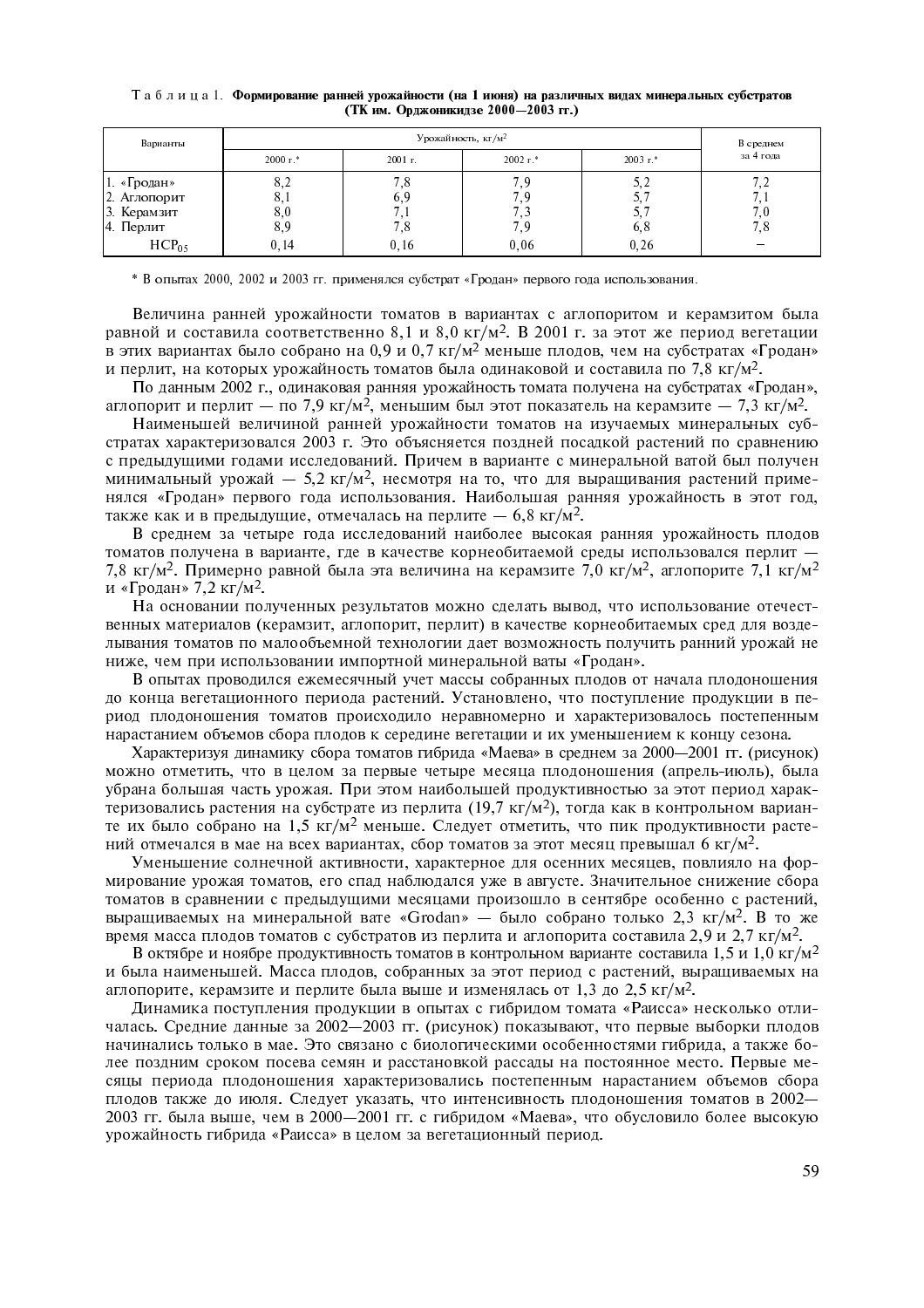

Динамика плодоношения томатов на различных видах субстратов в ТК им. Орджоникидзе: а - в среднем за 2000-2001 гг. (гибрид «Маева»);  $\delta$  - в среднем за 2002-2003 гг. (гибрид «Раисса»)

Ранняя урожайность томатов в вариантах опыта была примерно одинаковой и составила в мае на субстратах «Гродан» и керамзит по 6,5 кг/м<sup>2</sup>, на аглопорите 6,8 кг/м<sup>2</sup>. На перлите урожай плодов томатов был наибольшим - 7,4 кг/м<sup>2</sup>.

В четвертом месяце плодоношения (август) масса собираемого урожая, так же, как и в предыдущие годы, стала снижаться, составив на контроле  $-4.3 \text{ kT/M}^2$ , аглопорите  $-4.0 \text{ kT/M}^2$ , керамзите — 4,1 кг/м<sup>2</sup>. Наибольшая масса собранных плодов оставалась у томатов, выращенных на перлите — 4,6 кг/м<sup>2</sup>.

В осенние месяцы (сентябрь-октябрь) выборки томатов не превышали 2,9-4,4 кг/м<sup>2</sup>, при этом в варианте с минеральной ватой «Гродан» урожайность плодов была несколько выше. В последний месяц вегетации на всех субстратах урожайность томатов колебалась незначительно и составила 1,4-1,5 кг/м<sup>2</sup>.

Анализ общей урожайности томатов в ТК им. Орджоникидзе показывает, что в 2000 г. наименьшая масса плодов была получена в контрольном варианте - 30,5 кг/м<sup>2</sup>, что на 0,9, 2.4 и 5.3 кг/м<sup>2</sup> было меньше, чем в вариантах с аглопоритом, керамзитом и перлитом (табл. 2).

В 2001 г. урожайность на всех видах субстратов была практически одинаковой, различия находились в пределах ошибки опыта. Результаты опытов, полученные в 2002 г. показывают, что примерно равной оказалась урожайность плодов на субстратах «Гродан», аглопорит и керамзит. На субстрате из перлита она была на 2,8 и 2,3 кг /м<sup>2</sup> выше, чем на керамзите и аглопорите.

| Варианты                    |              | Урожайность, кг/м <sup>2</sup> | Средняя за 4 года | Прибавка     |              |                  |
|-----------------------------|--------------|--------------------------------|-------------------|--------------|--------------|------------------|
|                             | $2000r$ .    | $2001$ r.                      | $2002$ r.         | $2003$ r.    |              |                  |
| 1. «Гродан»                 | 30,5         | 23,4                           | 32,1              | 34,3         | 30,0         |                  |
| 2. Аглопорит<br>3. Керамзит | 31,4<br>32,9 | 24,6<br>23.6                   | 31,2<br>30,7      | 33,1<br>32.9 | 31,0<br>30.1 | $+1,0$<br>$+0.1$ |
| $ 4. \Pi$ ерлит             | 35,8         | 25,9                           | 33,5              | 34,6         | 32,4         | $+2,4$           |
| $HCP_{.05}$                 | 0,78         | 2,44                           | 1,53              | l .64        |              |                  |

Таблица 2. Влияние различных видов субстратов на урожайность томатов (ТК им. Орджоникидзе, 2000-2003 гг.)